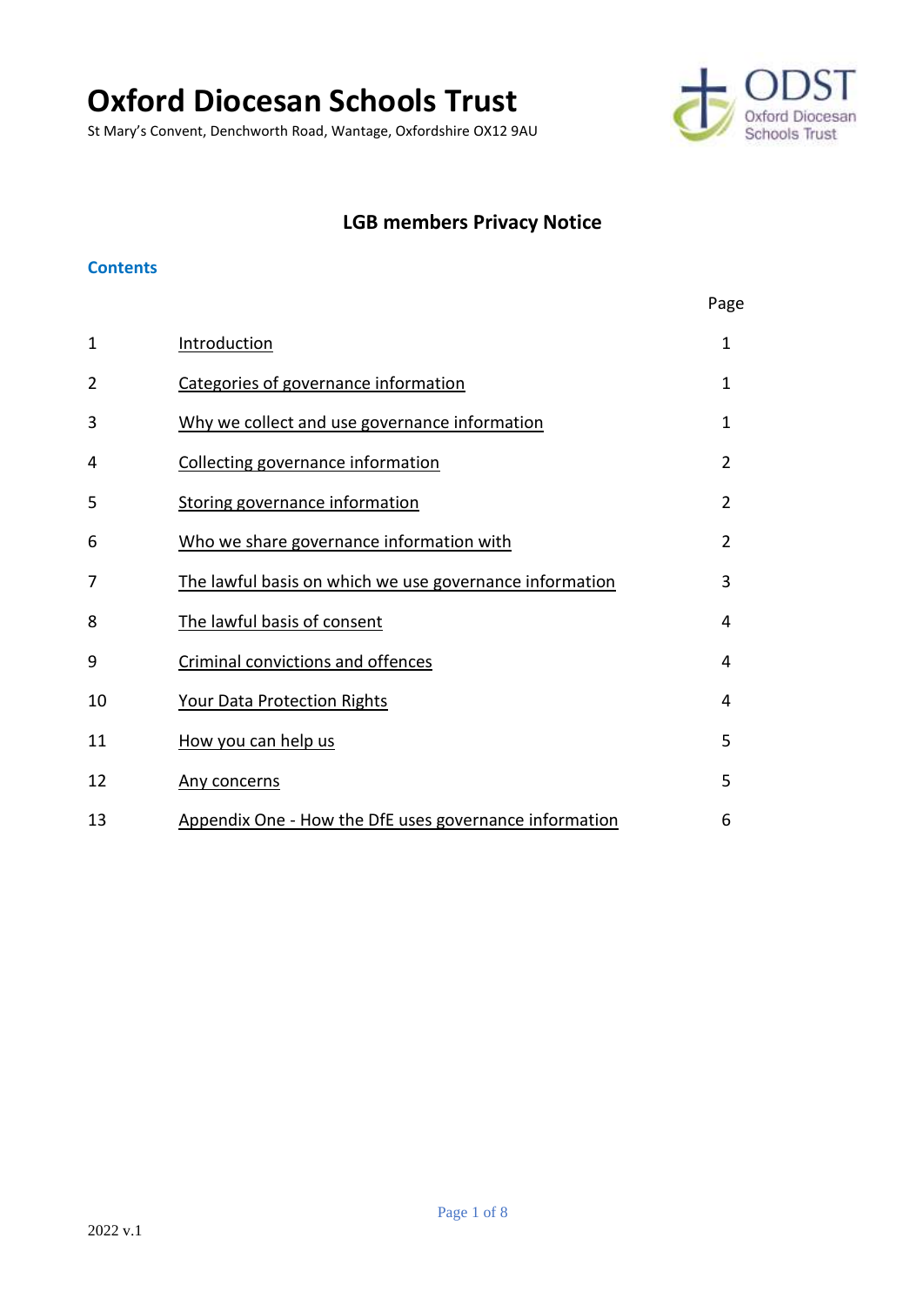## <span id="page-1-0"></span>**1. Introduction**

The schools that are part of the Oxford Diocesan Schools Trust (ODST) collect and use the personal information of school governors so that they can operate effectively, meet their legal obligations and the Trust can fulfil its educational purpose.

This privacy notice explains how we collect, store and use (i.e., process) your personal information, before, during and after your relationship with us as a governor. It also lets you know what rights you have in relation to our processing of your personal information.

| School Lead:             | name, contact details                                                                                                              |
|--------------------------|------------------------------------------------------------------------------------------------------------------------------------|
| Data Protection Officer: | DPO - Mike Bingham, Operations Manager, ODST,<br>mike.bingham@oxford.anglican.org,<br>bpo.odst@oxford.anglican.org<br>07342 997243 |

If you would like to discuss anything in this privacy notice at any time, please contact:

#### <span id="page-1-1"></span>**2. The categories of governance information we process includes:**

- **Personal identifiers and contacts**, e.g., name, date of birth, contact details and address, photographs, CCTV images if applicable
- **Characteristics**, e.g., gender, any declared criminal convictions, skills and experience
- **Governance details**, e.g., start date, terms of office, role, pecuniary or business interests held by you or your family members
- **Recruitment information**, e.g., application, identity and right to work checks, copy of passport or similar photographic identification, references.

## <span id="page-1-2"></span>**3. Why we collect and use governance information**

We collect and use your personal information for the following purposes:

- a. Manage and develop our governor recruitment (appointment and election) process
- b. Support you in your governance role and meet your training and development needs
- c. Fulfil our function as a school and deliver services to our community
- d. Comply with our general safeguarding obligations
- e. Meet our legal obligations in relation to school governance.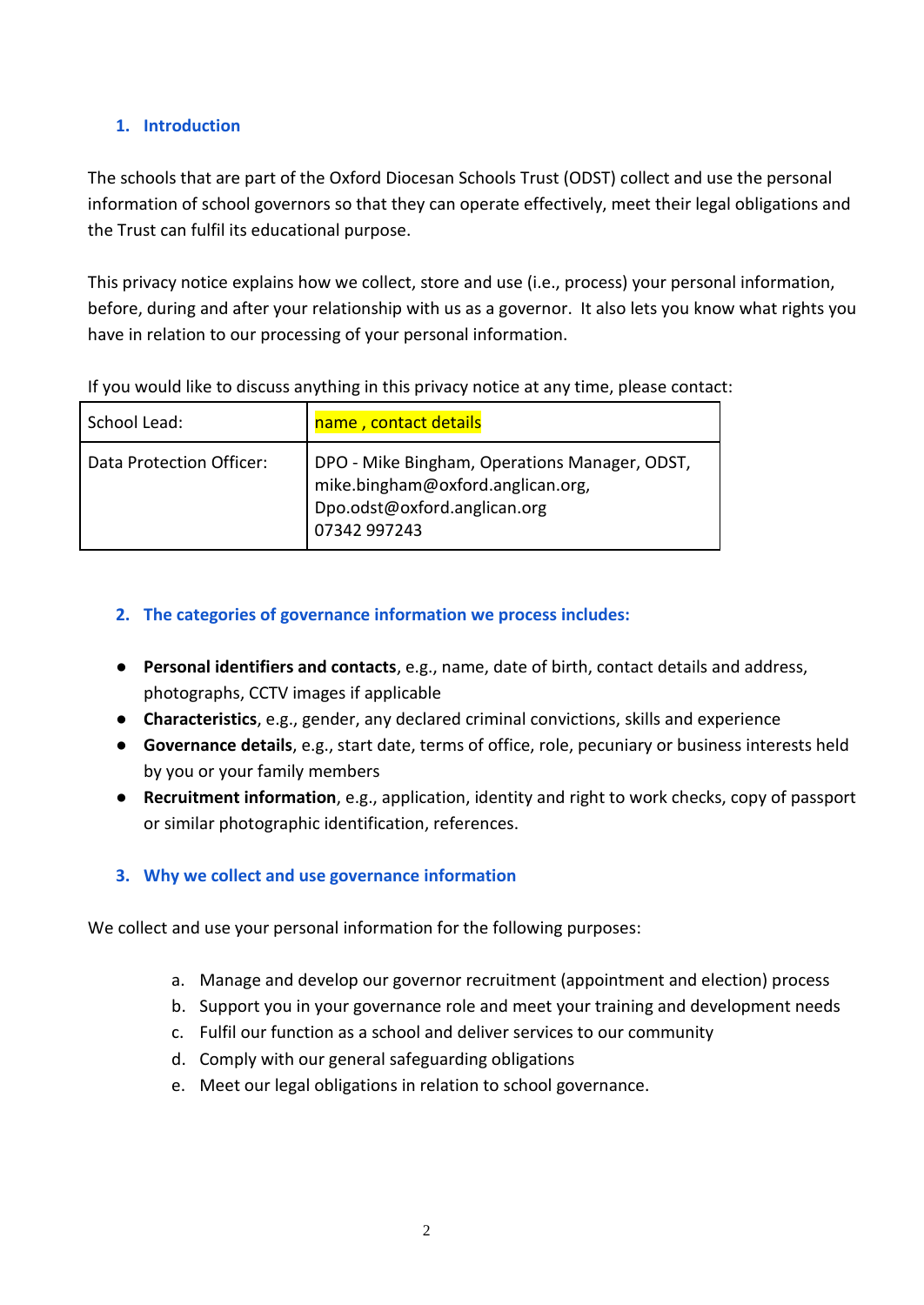## <span id="page-2-0"></span>**4. Collecting governance information**

We collect your personal information through the governor application and recruitment process, either directly from individuals or sometimes from an external organisation such Governors for Schools, Inspiring Governance, our Local Authority, our Diocese.

Whilst the majority of information you provide to us is mandatory, some of it is requested on a voluntary basis. In order to comply with data protection legislation, we will inform you whether you are required to provide certain information or if you have a choice on this.

#### <span id="page-2-1"></span>**5. Storing governance information**

Physical and electronic records are held for each governor. Information is held securely on our management information systems and on our school premises.

We hold your personal information in line with the retention schedule in the Trust's Data Retention Policy

#### <span id="page-2-2"></span>**6. Who we share governance information with**

We routinely share governance information with:

- Our Local Authorities/Borough Councils to support it in meeting its statutory duties
- The Department for Education, e.g., statutory data collections (see Appendix One for information on how the DfE uses your information)
- Our Disclosure and Barring Service (DBS) checks provider

We may have to share your personal information with:

- Third parties, e.g. Our IT provider or HR provider (if you are involved in a staff disciplinary procedure, for example)
- The Police or other law enforcement agencies
- Our external auditors
- Our legal advisers/other external consultants.

We do not share information about our governors with anyone without consent, unless the law and our policies allow us to do so.

When we share your personal information with third parties, we will always ensure that we share the minimum amount of information necessary for the purpose of the sharing. We will also require them to keep your personal information secure and to treat it in accordance with data protection law.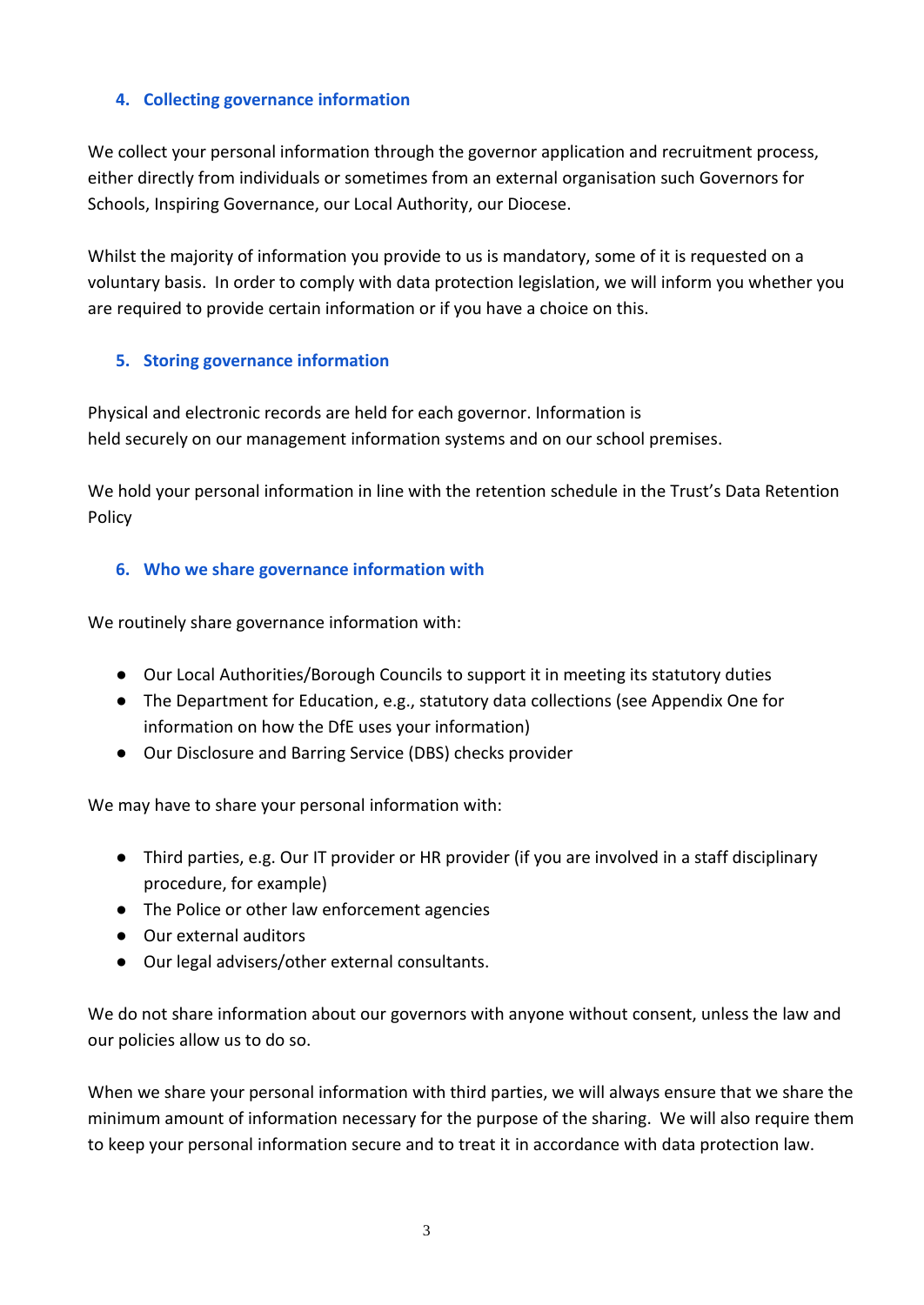#### <span id="page-3-0"></span>**7. The lawful basis on which we use governance information**

ODST, as a data controller, needs to comply with the UK's General Data Protection Regulation (GDPR) and the UK Data Protection Act 2018. We are required to ensure we have a lawful basis under the GDPR for any processing we carry out on personal data.

Under Article 6 of the GDPR the lawful bases we rely on for processing school governance information are:

- We need to comply with a **legal obligation**, e.g., DfE data returns
- We need to meet our **public task** of running our school and keeping everyone safe
- We have a **legitimate interest**
- We have obtained **consent** to use personal information in a certain way
- We need to protect someone's life (**vital interests)** in an emergency.

Some personal information requires extra protection because it is considered more sensitive. This includes race, ethnicity, religious beliefs, medical conditions, genetic information and biometric data.

Under Article 9 of the GDPR, if we are processing special category data, we will also rely on one of the following lawful conditions:

- To meet our **obligations as a data controller, or those of data subjects**, in connection with employment, social security and social protection
- For reasons of **substantial public interest**, keeping our workforce safe and ensuring **equality of opportunity/treatment**
- To establish, exercise or defend **legal claims**
- To protect someone's life (**vital interests**) in an emergency
- We have **explicit consent.**

In addition, under the UK's Data Protection Act 2018, we rely on the processing conditions at Schedule 1, part 1, paragraphs 8 and 18.

These relate to the processing of special category data for safeguarding purposes and equality of opportunity/treatment. Our Appropriate Policy Document provides more information about this processing.

#### <span id="page-3-1"></span>**8. The lawful basis of consent**

Whenever we rely on consent, it must be freely given, informed and clear. Consent can be withdrawn at any time by contacting the school lead (details on the first page).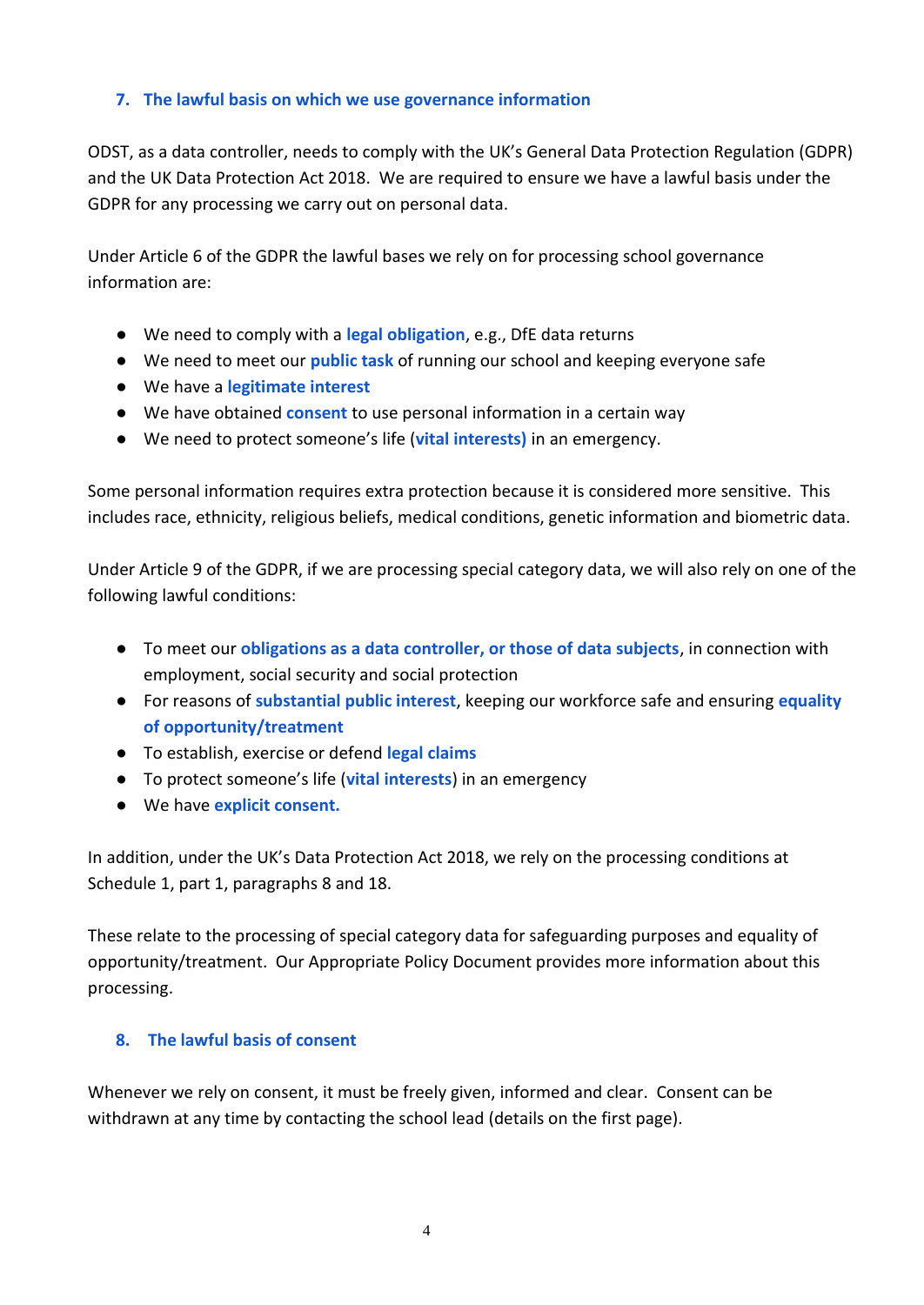## <span id="page-4-0"></span>**9. Criminal convictions and offences**

We process information about any criminal convictions and offences under Article 10 of the GDPR because we are required by law to carry out enhanced DBS checks as part of our recruitment processes.

The GDPR Article 6 lawful bases we rely on to process this data are:

- performance of our **public task**
- performance of a **contract**.

In addition, under the UK's Data Protection Act 2018, we rely on the processing conditions at Schedule 1:

- $\bullet$  Part 2, para 6(2)(a)
- Part 1, para 1.

These relate to the processing of criminal offence data for statutory and employment purposes respectively. See Part 3 of *[Keeping Children Safe in Education](https://assets.publishing.service.gov.uk/government/uploads/system/uploads/attachment_data/file/1007260/Keeping_children_safe_in_education_2021.pdf)* September 2021 for more information.

Our Appropriate Policy Document provides more information about this processing.

## <span id="page-4-1"></span>**10. Your Data Protection Rights**

Under the GDPR you have the right to request access to the information about you that we process (a subject access request). To make a request for your information please contact the school lead (details on the first page).

You also have the right to:

- Have your personal data corrected if it is inaccurate or incomplete
- Request the deletion or removal of personal data where there is no compelling reason for its continued processing
- Restrict the processing of your personal data (i.e., permitting its storage but no further processing)
- Object to direct marketing (including profiling) and processing for the purposes of scientific/historical research and statistics
- Not to be subject to decisions based purely on automated processing where it produces a legal or similarly significant effect upon you.

For more information on how we handle subject access requests, please see our Data Protection Policy.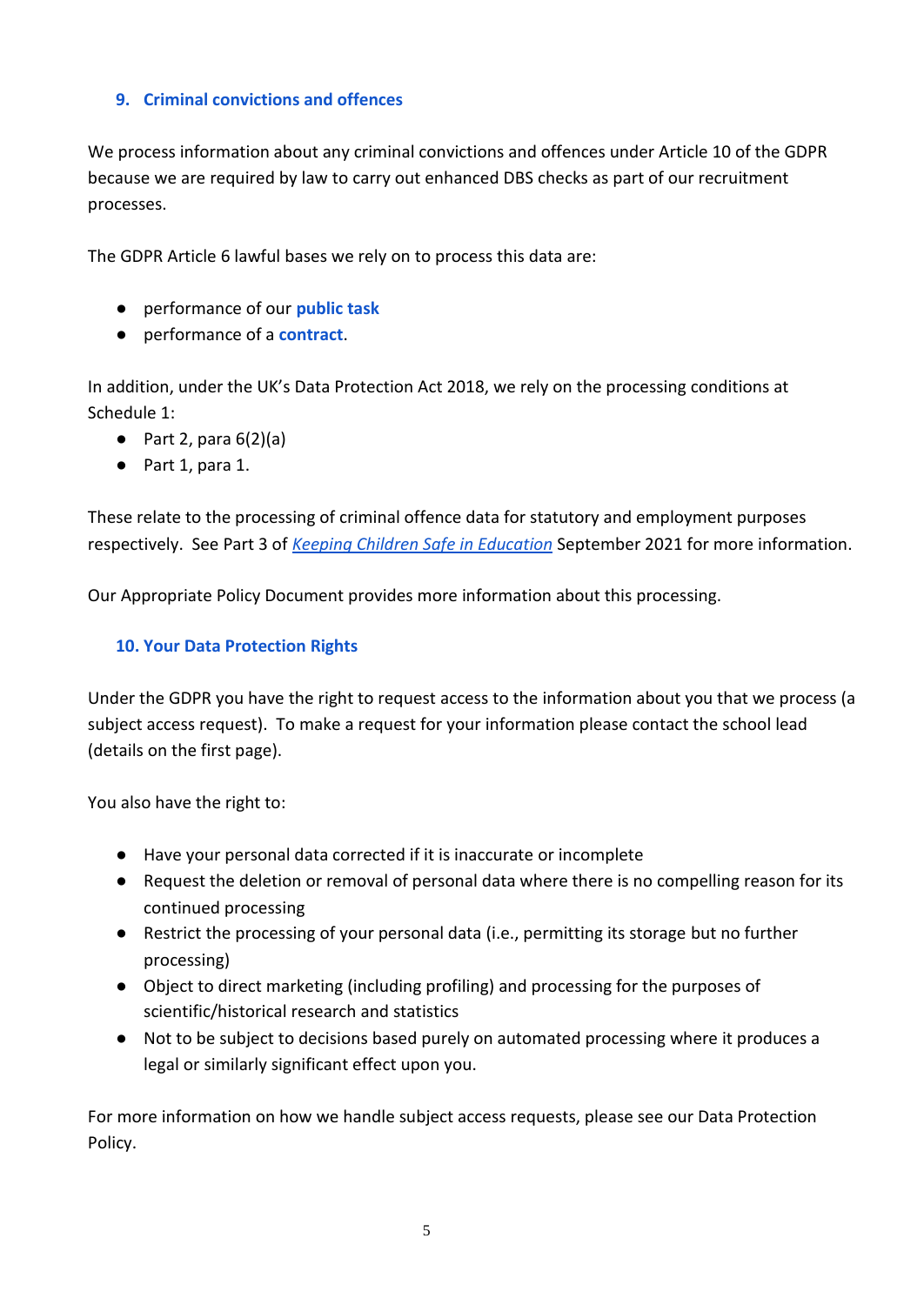#### <span id="page-5-0"></span>**11. How you can help us**

As we have limited staff resources outside of term time, we encourage you to submit subject access requests during term time and not too close to the end of term. This will support us in responding as quickly as possible to your request, which we always want to do.

#### <span id="page-5-1"></span>**12. Any concerns**

We take any concerns about our collection or use of personal information very seriously, so please contact us (details on first page) to raise any concerns in the first instance.

If you remain concerned, having done this, you have the right to raise your concerns with the Information Commissioner's Office:

<https://ico.org.uk/make-a-complaint/your-personal-information-concerns/>

Call: 0303 123 1113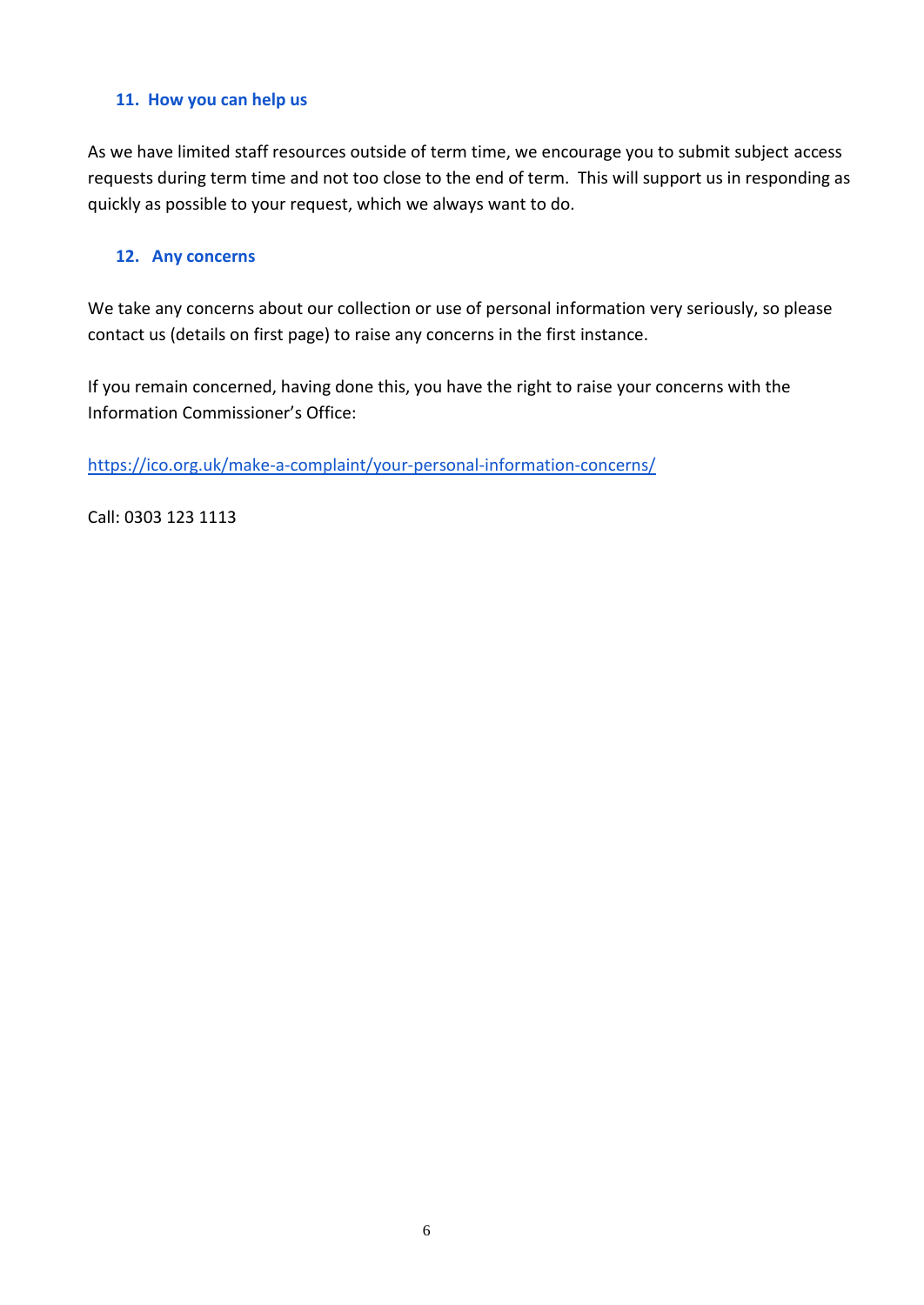#### **13. Appendix One - Department for Education**

(Information provided by the DFE)

The Department for Education (DfE) collects personal data from educational settings and local authorities. We are required to share information about individuals in governance roles with the Department for Education (DfE), under:

We are required to share information about our governance roles with the Department for Education (DfE) unde[r](http://www.legislation.gov.uk/ukpga/1996/56/section/538) [section 538 of the Education Act 1996](http://www.legislation.gov.uk/ukpga/1996/56/section/538).

#### **How government uses your data**

The governance data that we lawfully share with the DfE via GIAS will:

- increase the transparency of governance arrangements
- enable maintained schools, academies, academy trusts and the DfE to identify more quickly and accurately individuals who are involved in governance and who govern in more than one context
- allow the department to be able to uniquely identify an individual and in a small number of cases conduct checks to confirm their suitability for this important and influential role

#### **Data collection requirements**

To find out more about the requirements placed on us by the DfE including the data that we share with them, go to[:https://www.gov.uk/government/news/national-database-of-governors.](https://www.gov.uk/government/news/national-database-of-governors)

Some of these personal data items are not publicly available and are encrypted within the GIAS system. Access is restricted to authorised DfE and education establishment users with a DfE Sign-in account who need to see it in order to fulfil their official duties. The information is for internal purposes only and not shared beyond the department, unless the law allows it.

#### **How to find out what personal information DfE hold about you**

Under the terms of the Data Protection Act 2018, you're entitled to ask the department:

- if they are processing your personal data
- for a description of the data, they hold about you
- the reasons they're holding it and any recipient it may be disclosed to
- for a copy of your personal data and any details of its source